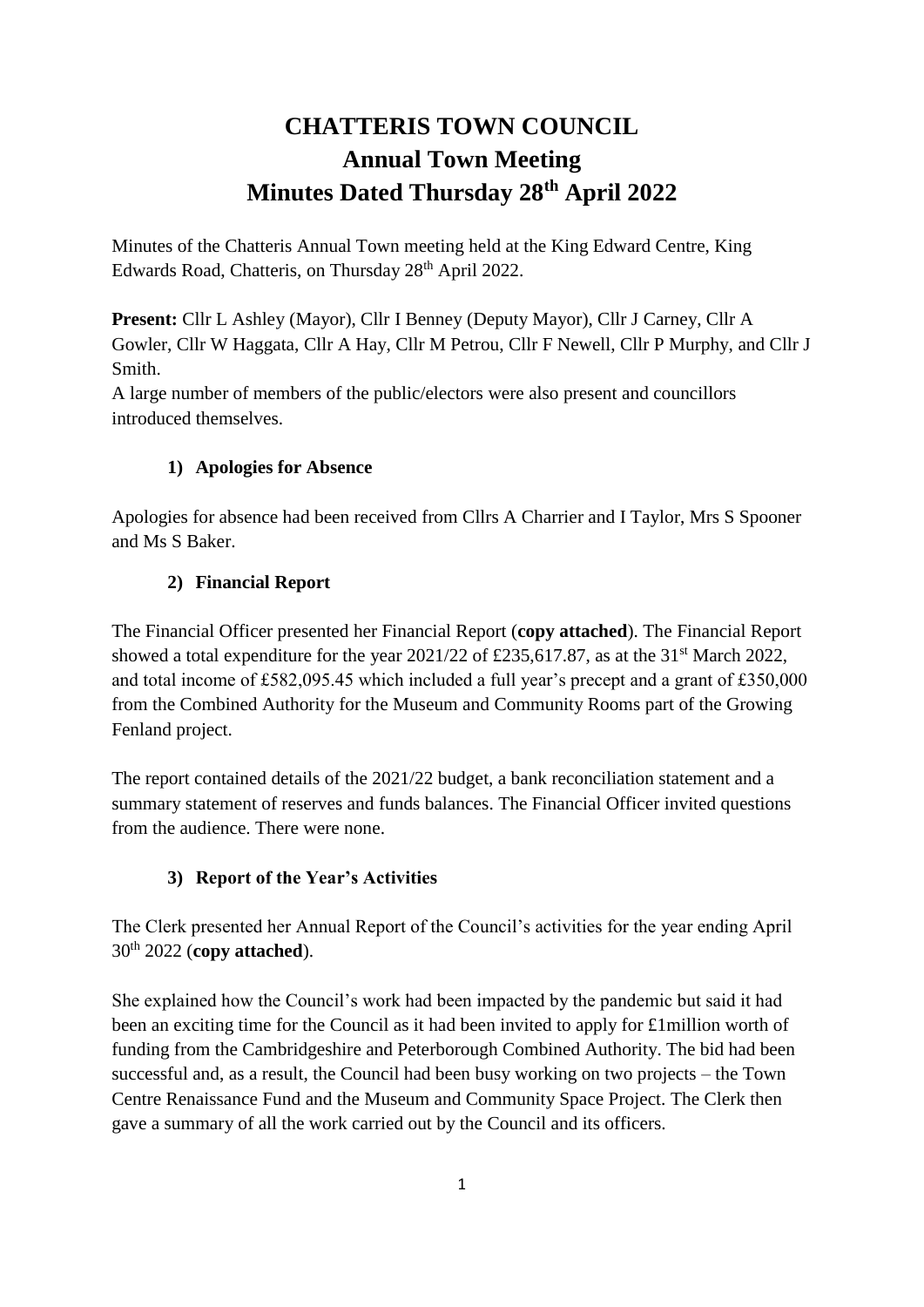#### **4) Mayor's Report**

The Mayor presented her report (**copy attached**). She admitted the past two years had been extremely quiet in the events calendar, due to Covid, but the Council had continued to meet and had been busy in the background working on the purchase of Barclays Bank and its conversion to provide a new home for the Museum. Cllr Ashley outlined the many activities she had taken part in in the past year and thanked the Clerk and the Financial Officer for their assistance.

#### **5) Reports from Fenland District Council & Cambridgeshire County Council**

Cllr Ian Benney gave the report from Fenland District Council as the Council's portfolio holder for economic growth.

Cllr Benney said recently a number of projects had come to fruition including Stainless Metalcraft's training centre which had received £3.2m worth of funding from the Combined Authority. This would not only benefit Metalcraft but would provide training facilities for the whole town. Metalcraft itself had secured contracts which meant many years of work and the centre was just the first phase of their plans which included new industrial units to ensure their supply chain was close at hand. These would provide employment for the town. When Bartletts closed their vegetable packing plant FDC helped to find jobs for many of its employees, some with a new company in the town.

Aerotron was another jewel in the town's crown. Their high tech work with the MOD, Williams racing team and the aircraft industry provided high paid work in the town. They had also received a grant to help them relocate to Chatteris and planned further expansion.

In total £5.4million had been invested in Chatteris and FDC was now looking to attract further companies to the town. Cllr Benney expressed the importance of increasing the housing stock and the population of the town to attract further employment opportunities and services.

A member of the public asked if there were plans for more shops in the town. Cllr Benney explained how retail companies used analysis to work out if a shop would make money and said they would only come if a shop would make money and residents shopped in town. However the fact that Jacks had been converted to a Tesco's showed there was confidence in the town. Cllr Benney admitted it was difficult to attract big businesses to the town centre, not least because the shops were too small, but he was hopeful there would be more development on the retail park. He also explained why a swimming pool was not feasible with the current population.

Cllr Petrou asked how many plans which were passed resulted in houses actually being built. Cllr Benney admitted some never would be but he said there was a need for housing and high quality housing as many people who worked in the town lived outside it because the housing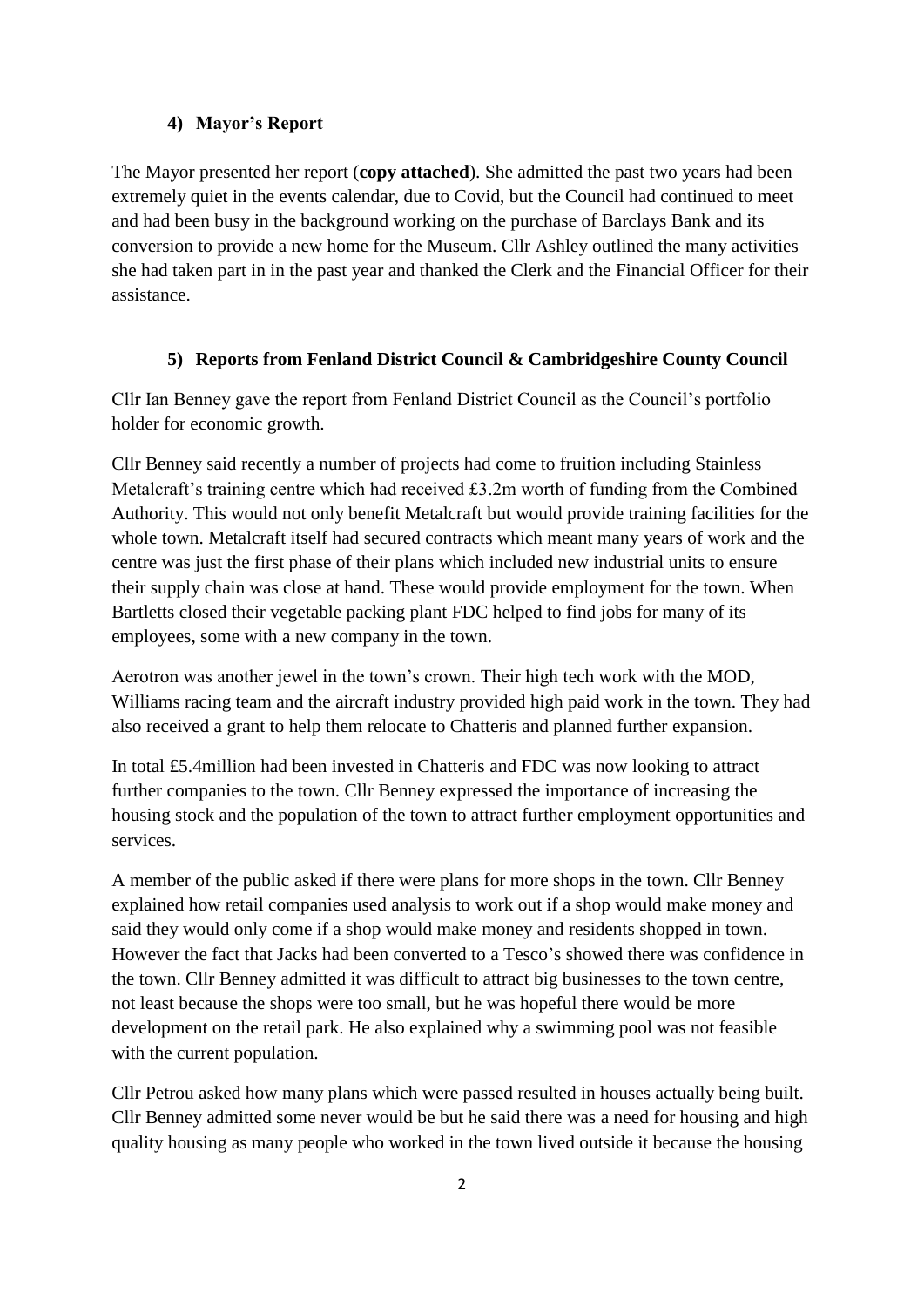was not right for them. It was a recognised fact that Chatteris had relatively poor quality housing stock. The problem was that the labour needed to build houses would rather work in Cambridge where prices were higher and developers could make higher profits elsewhere. He stressed again the need for the town to grow.

Cllr Anne Hay gave the Cambridgeshire County Council report as the town's County Councillor. She said the last 2 years had been challenging as meetings had been held virtually, officers were instructed to work from home and were seconded away to support the response to covid to ensure everything possible was being done to protect residents. This included delivering food parcels and checking individual vulnerable residents.

Cllr Hay said she was proud of the response from the County Council but it would not have been possible without the help of volunteers, the district and town councils and many other organisations.

Cllr Hay said she was pleased when face to face meetings returned but was perturbed to learn that the number of meetings of the County Council would be reduced from 11 a year to just 4. Cllr Hay pointed out a lot of important decisions were taken at the meetings (some involving extremely large sums of money) and the result of less meetings was that decisions were not being taken in a timely fashion and more and more decisions were being taken behind closed doors or being delegated to officers. In 2021/22 the Council tax was increased by 3% and Cllr Hay was disappointed when the new administration chose to increase the council tax by 5% for 2022/23 whilst also cutting back the highways budget and removing the money set aside for community grants.

Cllr Hay said she had been contacted by various residents over the year on issues such as illegal parking, anti-social behaviour, neighbour disputes, disabled parking bays, speed bumps, housing, education provision and potholes. She promised to help where she could on the issues.

On a positive note Cllr Hay said she was proud that after many years of lobbying the primary provision at Cromwell was now fully up and running with an improved road crossing outside the school. She never wanted to see a return to the situation of primary school children having to take taxis to schools outside Chatteris. She was also pleased to say the County was working hard to reduce the number of children in care.

Cllr Hay was particularly pleased to announce that the funding had been agreed for the Local Highways Initiative bid from Chatteris Town Council to reduce the speed limit in Doddington Road and Curf and Willey Terraces to 30mph along with speed reducing measures.

### **6) Reports from Town Groups/Clubs**

Museum: The Mayor read out a report submitted by Mrs Sue Spooner, of the Management team of the Museum.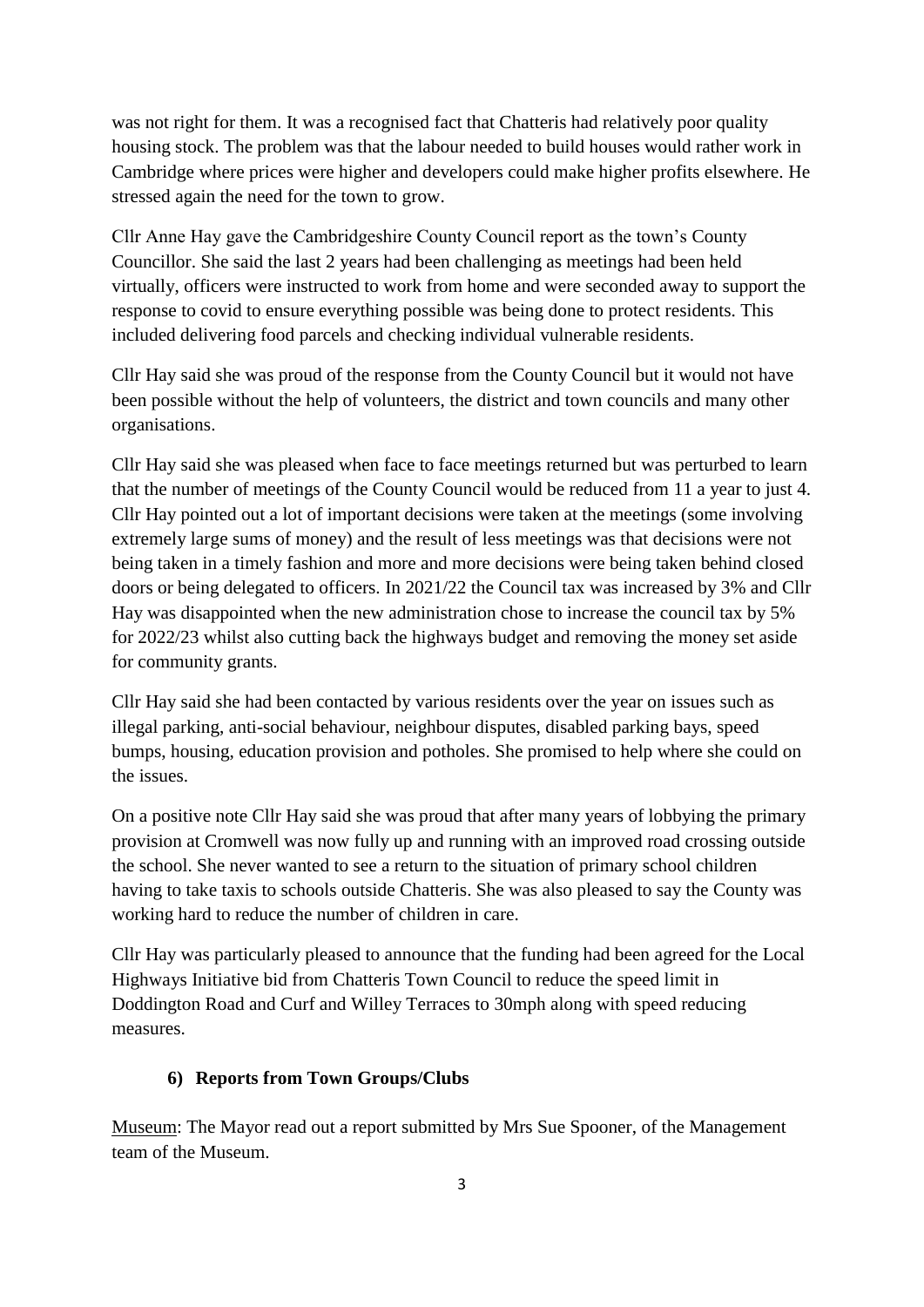Mrs Spooner said the museum had charitable status and was run by a management team of volunteers overseen by a board of trustees. The museum temporarily closed to the public in September 2021 allowing volunteers to begin the mammoth task of preparing and packing the collection in anticipation of the move to Park Street. She explained that as an accredited museum the process of packing and moving had to be diligently planned and researched and the volunteers had to adhere to strict guidelines. However packing had given them the opportunity to assess the whole collection and begin planning how artefacts would be presented in the new museum space. There would be an emphasis on people and place, telling the story of Chatteris and its surrounding landscape.

Mrs Spooner said during closure the museum continued to offer loans boxes to local schools and to deal with requests from the public. Displays would also be put on at the library. The museum was currently applying for a National Lottery Grant for Heritage to fund a community project based on Chatteris in the 1920s. In addition a collection of tape recordings with town's people had now been professionally digitised with the help of a grant. The museum looked forward to re-engaging with local schools, groups and the community in the near future.

FLAPP: Mr Ian Mason presented a report on the work of the Friends of Little Acre Pocket Park. He said in addition to the work of tree planting and maintenance of the park to help make the place more attractive, the small group of volunteers had provided harvest hampers to the foodbank and would be working with Fascinating Fens on providing a guided tour of the park on the 18<sup>th</sup> June. Active Fenland were organising a walk at the park on the  $12<sup>th</sup>$  May. Mr Mason said the group worked with other organisations, including the cubs, to make the park a green area and a nice place to go. Talking Together had even filmed a video for children at the park. Looking to the future the plan was for more signage and information boards and the group would be working with Chatteris In Bloom on their Britain In Bloom entry.

All Seasons Childrens Play: The Clerk read out a report from Ms Samantha Baker thanking the Town Council for funding which had helped to support her group which began during the pandemic. The idea of the group was to support young children and their families and carers, especially those who had been isolated during the pandemic. The benefits had been immeasurable and thanks to the ability to hold meetings at the King Edward Centre and financial support from the Town Council the group was working hard to create a group that was inclusive and diverse. Due to the economic state of society social settings such as the All Seasons group often had to be put aside but they were essential for the next generation to become confident, kind and community-spirited people. The grant from the Town Council had helped to buy new equipment and meant the group did not have to worry about its viability if fewer people were able to attend due to illness/Covid.

King Edward Centre: The Financial Officer, who was also employed as the Financial Manager of the Centre, reported that thanks to the pandemic it had been a tough time for the Centre. However she was pleased to report that the centre was now very busy with many groups returning, new groups joining and bookings for parties, etc. Grants from Fenland District Council and Chatteris Town Council helped to keep the centre going when numbers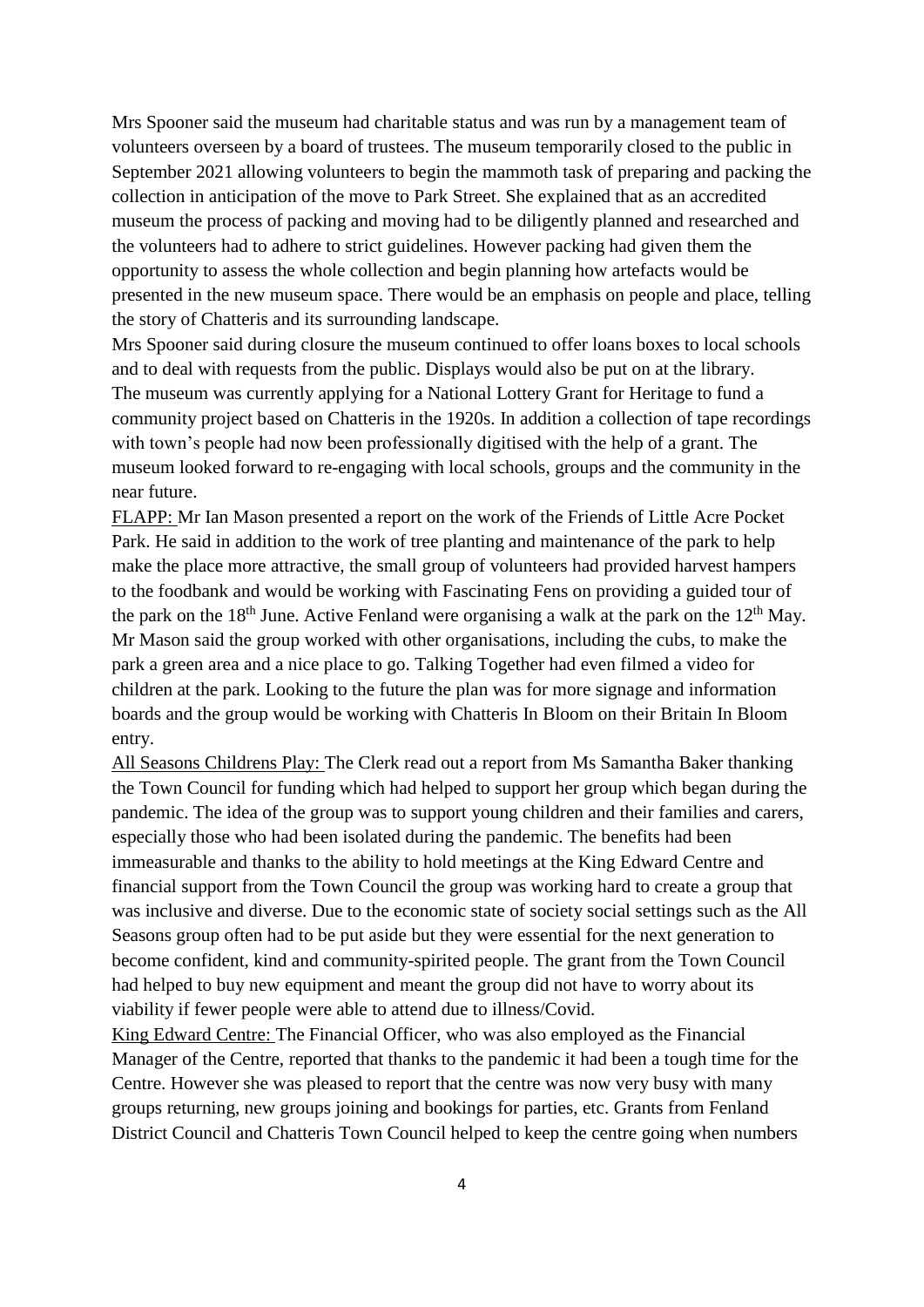were low and cleaning costs were high. It was good to see that the centre was busy and back to normal again.

# **7) Powerpoint Presentation on Growing Fenland Project**

Cllr Carney presented a powerpoint presentation on the Growing Fenland Project (paper **copy attached**).

The presentation explained the background to the project; the four schemes which had been approved: i) The Chatteris Museum and Community Space Project; ii) The Chatteris Town Centre Renaissance Fund; iii) The Local Skills Development Project; iv) The Fenland District Civil Parking Enforcement Scheme and explained more about the first two projects including photographs of renaissance fund work which had already been completed around the town.

Cllr Benney explained that the four market towns in Fenland had each agreed to pay £100,000 from their Growing Fenland grant pots to pay for parking enforcement to be decriminalised so it was no longer the responsibility of the police. Officers employed by the District Council would be able to give out parking tickets. It was hoped this would help to solve many problems including people parking all day outside shops and parking issues near schools.

## **8) Questions from the Public**

A member of the public was concerned about drug dealing and speeding issues in Huntingdon Road. He was angry that the drug dealers were not afraid of anybody and despite reports to the police no action appeared to be taken.

The Mayor said she had regular meetings with the police and assured the resident the police were taking notice and were doing all they could. There had been raids in town as a result of intelligence received and there had also been liaison with schools. The Mayor assured the public that she would continue to raise concerns with the police and offered to pass on any concerns reported to her. Cllr Benney urged everyone to report criminality.

The Mayor also said she was aware of young people hanging around the town and said the police were working closely with schools on this and the Town Council was funding outreach work with the youngsters.

Mr Mason asked why the Growing Fenland project had not taken account of town surveys which called for more open space. Cllr Benney explained that the money available was for capital projects not those which created revenue costs and strict criteria had to be met. Mr Mason said the project had not been voted for by the town. Cllr Gowler asked where the open space would go. He pointed out land within the boundary of the town was set aside for building as there were no brownfield sites in the town and outside the boundary was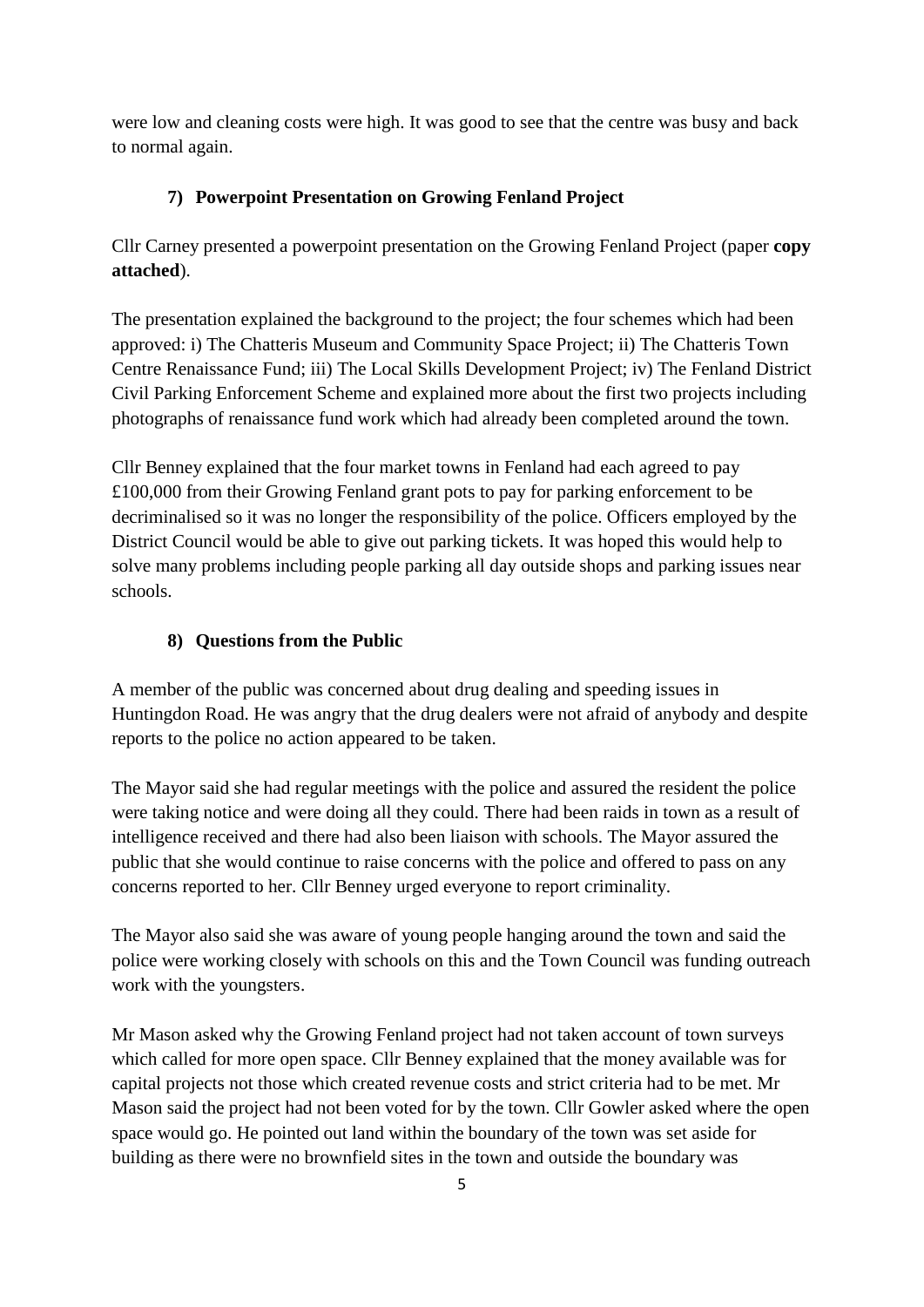agricultural land. He pointed out the Town Council had spent money improving the land it did own – the Pocket Park and the Old Railway Line footpath.

Ms Kirsty Patterson then indicated a wish to raise a question about Wenny "Meadow" and Cllrs Benney and Murphy, members of FDC's planning committee, left the meeting.

The Mayor began by holding up a map which showed the site off Wenny Road which was allocated for development. The map showed the area where the developers Canon Kirk were proposing to build and the land beside it which was to be left as public open space. The Mayor pointed out this area was almost twice the size of Wenny Recreation Ground. In addition the developer was planning to retain most of the trees (with the exception of those which would be felled at the entrance points). She said nobody had been informed about the public open space which would be gained.

Cllr Haggata then read out the biodiversity report which acknowledged that there would be a biodiversity loss but pointed out ways this could be mitigated, by improving other habitats and likely inclusion in the emerging Local Plan.

Ms Kirsty Patterson began by stating the Save Wenny Meadow group was trying to save the Manor Park. She said the Local Plan review should take into account changing circumstances and claimed the current Local Plan, which was being used as an argument for the development, was out of date. She claimed the public open green space which was being left did not have the same biodiversity value while Wenny "Meadow" met all the criteria and was demonstrably beneficial to the community.

Ms Patterson called for a parish poll on the question: "Would you like Wenny Meadow to be designated as a local green space and protected from development?" The call for a poll was seconded by several members of the audience.

The Mayor and Financial Officer stated that a poll would cost thousands and the Town Council would have to put up the precept to pay the costs as there was no budget for a poll. Ms Patterson said if the poll was demanded by 10 electors there was no going back.

A member of the public asked why savings on the EVC charging points and the cycleway to Somersham could not be used to fund the poll. The Financial Officer explained that it had already been agreed that the money would be used to fund the extension of the made up surface of the Old Railway Line footpath.

Cllr Petrou said the Town Council, who were unpaid volunteers, tried to do their best for the town and he pointed out the field at Wenny was owned by private individuals. The District and County Councils and the Government dictated planning policies and the Government was demanding more housing. He claimed some councillors were not in favour of the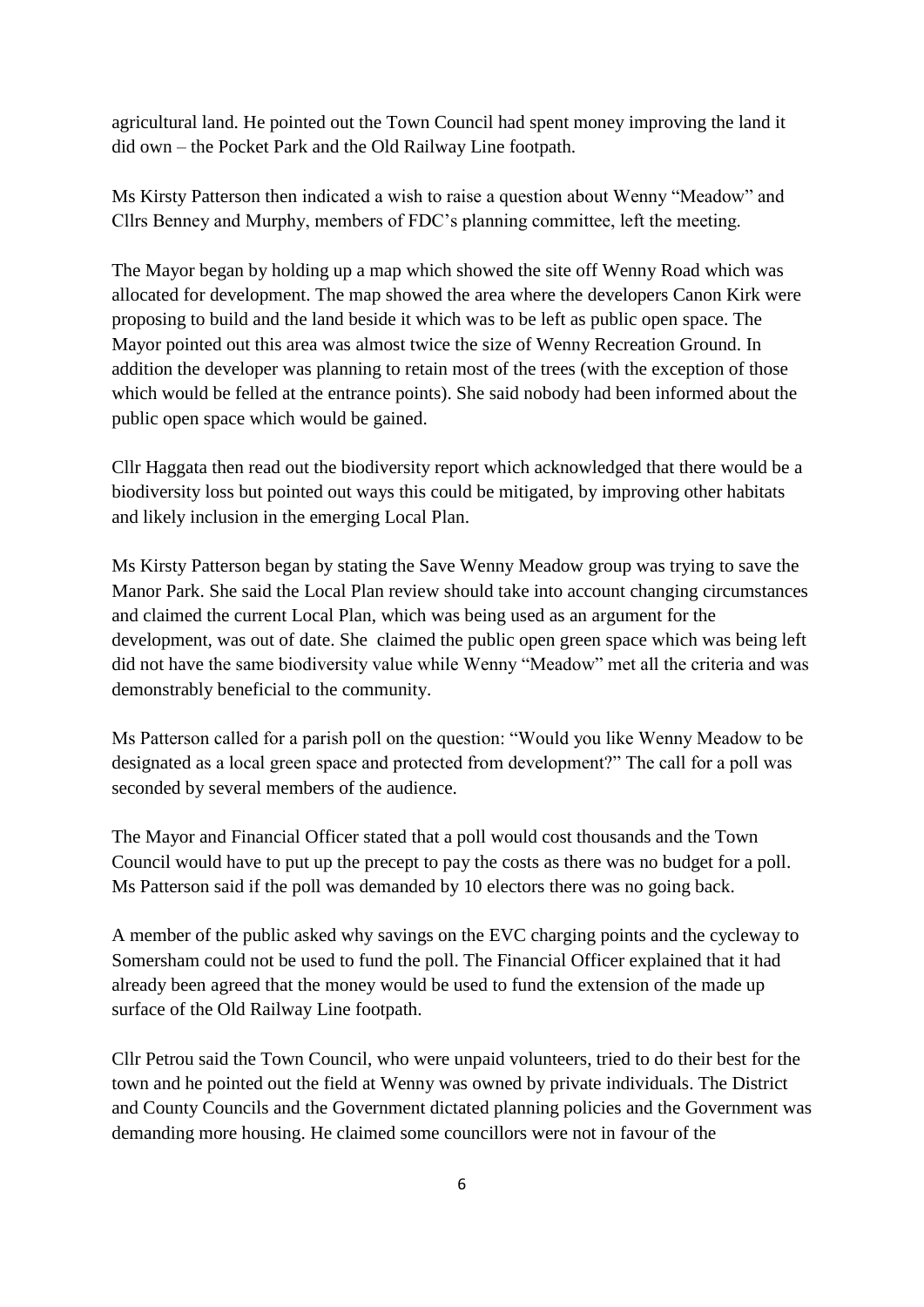development (the revised plan had however been unanimously agreed by the eight councillors who were in the room at the April meeting when it was discussed).

Cllr Petrou explained the poll would not change the outcome and said whilst the Council felt the passion of everyone in the room what was being offered was a million miles away from the original plan. Cllr Gowler pointed out the town would be gaining public open space if the planning application went ahead.

Mr Weetman said more reports on biodiversity had been carried out and it had been agreed that the land had been misclassified and the biodiversity net loss was even greater. He suggested that many people in the room would rather see the area fenced off for grazing land than see an irreversible programme of house building on Wenny "Meadow". Miss Patterson suggested the neighbouring land could be developed.

The Mayor re-iterated that the Town Council was one of many consultees and the final decision on the plans would be taken by Fenland District Council. The Town Council took into account all reports when making its recommendation but was governed by planning rules. Cllr Gowler pointed out the plan was too far down the line to be affected by any change to the Local Plan and if it was rejected it would go to appeal and would be approved resulting in a charge to Fenland District Council.

Mr Alan Melton admitted he had trespassed on the land for 20 years walking his dog and was not keen to see the land built on but it was in the Local Plan as development land and originally the plan was for 800 to 1,000 homes on the whole site. He also pointed out that until about 2007 the field had been used for grazing cows and as it was private land the owners could fence it off again. He also stated that many people complaining about the development lived in homes which were built on green spaces. He suggested a parish poll could cost up to £13,500 and the result was not binding on the town/parish council.

Mr Lawrence Weetman said the section 106 payment of £28,000 was paltry and nearly £700,000 short of what should be paid. The Town Council had asked for £180,000 but the Section 106 officer had accepted £28,000. He then went on to claim there would be a shortfall of school places - a claim vigorously disputed by the Mayor who pointed out there was a new primary school and Cromwell Community College had additional school places available – and a shortfall in services. He also suggested if the homes were built they would cost the town £1million.

Ms Patterson claimed the Town Council had not supported the town for many years and she wished to show there was a mandate to support the Save Wenny Meadow campaign. Another resident was concerned it would be even more difficult to see a doctor if the homes were built but Cllr Gowler pointed out the council had regular meetings with the doctors and the problem was not space but attracting more doctors which was a problem everywhere.